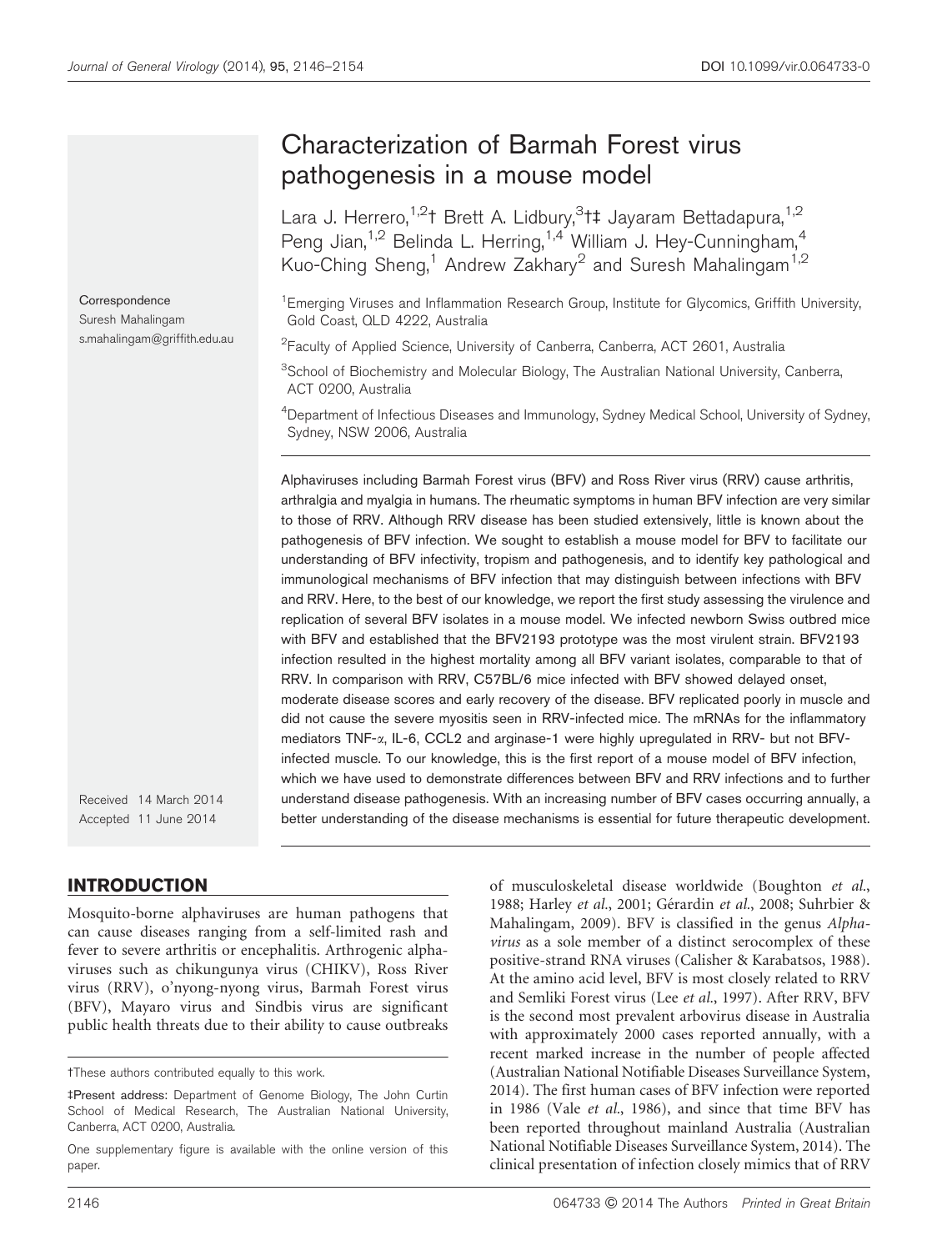and involves polyarthritis, arthralgia and myalgia (Jacups *et al.*, 2008). BFV infection is milder than RRV infection, with RRV-infected patients suffering from arthralgia and myalgia for longer than the BFV-infected patients (Flexman *et al.*, 1998; Jeffery *et al.*, 2006). Rash is a prominent feature in BFV patients (Jeffery *et al.*, 2006). Due to the similarity to RRV in disease presentation, without serology testing it is possible that infection with BFV is under-reported and misdiagnosed as RRV, and vice versa (McGill, 1995).

Several mosquito species including *Culex annulirostris*, *Aedes vigilax*, *Aedes normanensis* and *Aedes notoscriptus* can transmit BFV (Jacups *et al.*, 2008). Recently, another mosquito vector, *Verrallina funereal*, distributed mainly in Indonesia, Papua New Guinea and north-eastern coastal regions of Australia, was also found to be competent for BFV transmission (Jeffery *et al.*, 2006). Ever-increasing global travel and industry increase the risk of BFV extending its geographical distribution into new continents. Similar to what has been found for RRV, sero-epidemiological studies suggest that mammals, in particular marsupials, may serve as hosts for transmission of BFV (Vale *et al.*, 1986; Aldred *et al.*, 1990).

To date, most studies on BFV infection have been seroepidemiological. The pathogenesis of BFV infection is ill defined, with no studies reported in mice. With the increasing incidence and prevalence of BFV infection, we sought to establish a mouse model to gain a better understanding of BFV infection and disease pathogenesis and to provide a platform for therapeutic development. Both newborn Swiss outbred mice and C57BL/6 mice were found to be susceptible to BFV. We identified the BFV2193 prototype as the most virulent strain; it induced disease comparable to that of RRV in Swiss outbred mice. Interestingly, BFV2193 induced moderate disease in C57BL/6 mice, in contrast to the severe myositis and arthritis caused by RRV in these mice. In line with disease severity, histological studies suggested that, unlike RRV, BFV replicated poorly in muscle and did not cause severe myositis. This was further supported by analysis of inflammatory mediators, which found that BFV did not induce the high levels of TNF- $\alpha$  and IL-6 transcripts in muscle seen with RRV. We conclude that, whilst BFV is highly pathogenic and displays a tropism for many tissues, it is distinct from RRV in that it causes only moderate disease and its replication in muscle tissue is limited. This is reminiscent of infection in humans, where BFV causes a milder rheumatic disease than RRV.

## RESULTS

#### Virulence of different BFV isolates in 1-day-old Swiss mice

We first evaluated virus infectivity in 1-day-old Swiss outbred mice. As a positive control, a separate group was also infected with RRV T48 (prototype RRV strain) at  $10<sup>3</sup>$ p.f.u. Six isolates of BFV from different mosquito species and geographical sources (Table 1) were tested for virulence in 1-day-old Swiss outbred mice, with viral doses ranging from  $10^1$  to  $10^3$  p.f.u. The virulence of different isolates is shown in Table 2. RRV infection resulted in death of all mice by 5 days post-infection (p.i). With BFV2193 (prototype BFV strain), 10<sup>3</sup> p.f.u. induced 100% mortality by day 5 p.i., similar to that observed for RRV. Mortality decreased to 20 and 7% at  $10^2$  and  $10^1$  p.f.u., respectively. Isolates CS30, CS1649, 96910 and G140 were less pathogenic than BFV2193. At  $10^3$  p.f.u., the mortality rate with these isolates was lower than the BFV2193 prototype and ranged from 20 to 60 %. For isolates CS30, CS1649 and 96910, mortality rates remained low at all dilutions  $(<50\%$ ), and therefore the humane end-point dose for 50% of mice infected  $(HD_{50})$  could only be determined as  $>10^3$  p.f.u., indicating that these isolates are considerably less lethal in 1-day-old Swiss mice than the BFV2193 prototype.

#### Different BFV isolates produce varying disease severities in 1-day-old Swiss mice

We next examined disease outcomes after BFV infection (Fig. 1). All the isolates tested induced hind leg paresis and leg extension in Swiss mice. Mean clinical scores after infection with the isolates were lower in comparison with those for BFV2193 (Fig. 1). In agreement with the mortality studies, mice infected with the isolate CS1649 exhibited much reduced disease severity, whilst the BFV2193 infection caused death in all mice. Interestingly, despite having  $HD_{50}$ values above 1000, CS30 and 96910 did not appear to show reduced disease scores in comparison with Murweh and G140, suggesting that these viruses are as capable of causing severe disease symptoms in mice but without lethality.

#### BFV prototype tissue tropism in 1-day-old Swiss outbred mice

BFV tissue tropism was investigated using the BFV prototype strain BFV2193. To identify sites of virus replication, viral titres in blood, muscle and brain tissue were determined in infected mice. As shown in Fig. 2, viral titres were relatively high in blood within the first 2 days but dropped sharply from day 3 onwards. By day 6, virus was not detectable in the blood. In contrast, virus was still detectable at days 8 and 9 in muscle and brain. Viral titres were very high from days 1 to 5, with similar kinetics in muscle and brain. Thus, BFV showed tissue tropism to blood, muscle and brain in 1-day-old Swiss mice. However, clearance of virus was much faster in blood than in muscle or brain.

#### BFV does not induce severe musculoskeletal disease in C57BL/6 mice

In mouse models of related alphaviruses (RRV and CHIKV), infection results in arthritis and myositis in mice (Lidbury *et al.*, 2000; Morrison *et al.*, 2006; Gardner *et al.*, 2010). To assess the ability of BFV to induce arthritis and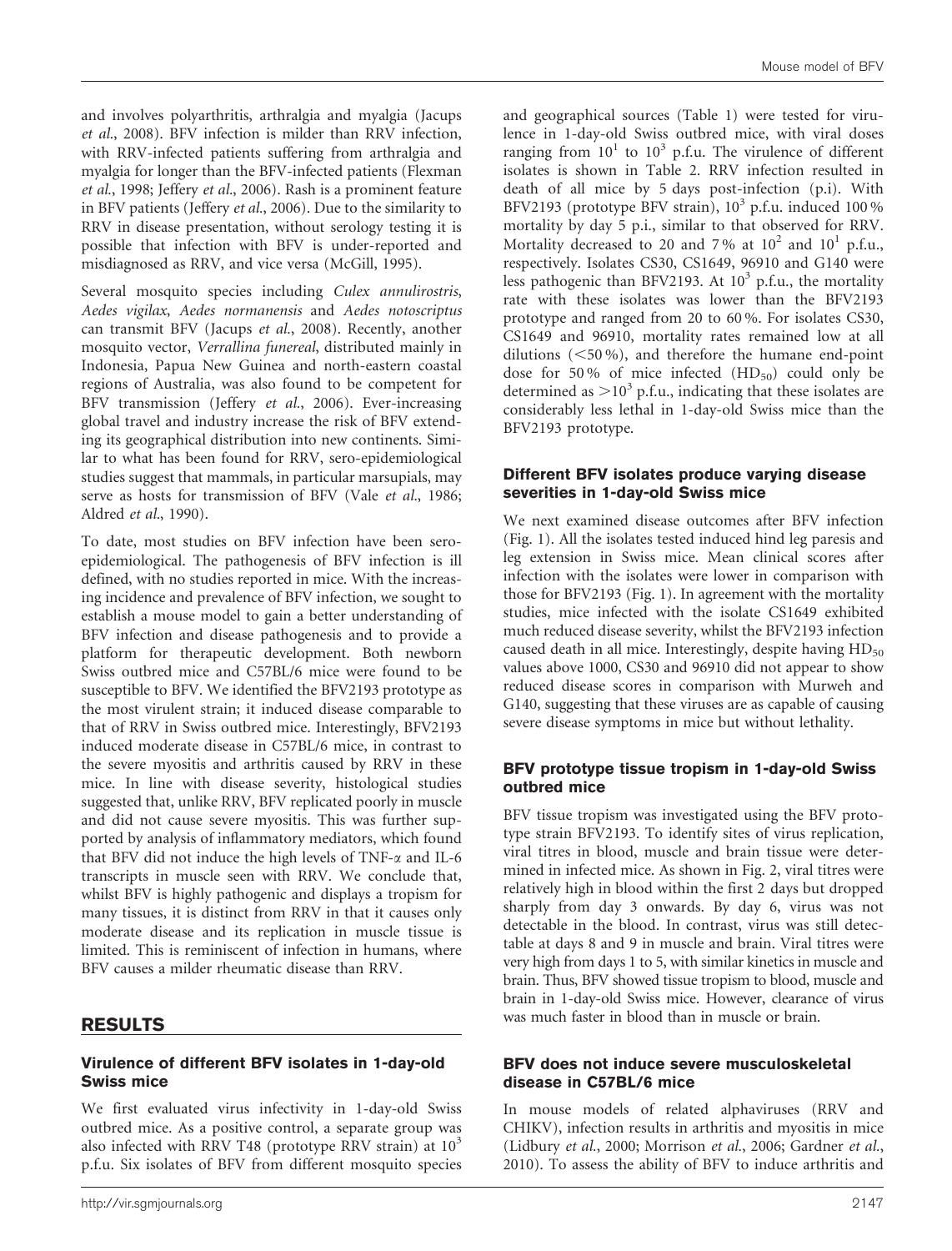| <b>Virus</b> | Vector source    | Area isolated        | Year | Reference               |
|--------------|------------------|----------------------|------|-------------------------|
| BFV2193      | C. annulirostris | Murray Valley, VIC   | 1974 | Marshall et al. (1982)  |
| Murweh       | C. annulirostris | Charlesville, OLD    | 1974 | Doherty et al. (1979)   |
| G140         | A. vigilax       | Gippsland Lakes, VIC | 1989 | Aldred et al. (1990)    |
| 96910        | A. vigilax       | Mogo, NSW            | 1985 | Vale et al. (1986)      |
| CS30         | C. annulirostris | Beatrice Hill, NT    | 1975 | Standfast et al. (1984) |
| CS1649       | C. annulirostris | Peachester, OLD      | 1984 | Standfast et al. (1984) |

Table 1. Isolates of BFV from C. annulirostris and A. vigilax mosquitoes from various locations in Australia

myositis, we analysed BFV infection in parallel with the established C57BL/6 mouse model of RRV-induced myositis and arthritis (Morrison *et al.*, 2006). In BFV-infected mice, signs were mild, including a hunched posture with lethargy and ruffled fur (with a maximum clinical score of 2). Mice infected with BFV did not display the arthritic signs routinely observed in RRV-infected mice, with only a few mice developing slight hind-limb weakness. In contrast, RRV-infected mice developed severe hind-limb paralysis and dysfunction (Fig. 3a). In addition to the moderate disease scores at the peak of disease, BFV-infected mice also had delayed disease onset (day 4 in RRV vs day 6/7 in BFV) and early recovery from disease symptoms (day 15 in BFV vs day 18 in RRV). Infection with RRV resulted in a severe reduction in normal weight gain to the point of weight loss during peak disease (Fig. 3b). In contrast, BFV-infected mice showed a moderate reduction in weight gain compared with mock-infected controls (significant from day 3 to day 18 p.i., *P*<0.001) and a significantly higher level of weight gain than RRV-infected mice (significant from day 6 to day 18 p.i., *P*<0.001). BFV-infected mice did not show any weight loss over the course of the experiment (Fig. 3b).

#### Tissue tropism and spread of BFV in C57BL/6 mice is distinct from RRV

In C57BL/6 mice, RRV infection targets bone, joint and skeletal muscle (Morrison *et al.*, 2006). To determine the tissue tropism of BFV, we infected C57BL/6 mice and analysed their blood, ankles and quadriceps for the presence of virus. BFV titres rose from the time of infection, peaking at day 3 p.i. in serum, ankle joints and muscle tissue (Fig. 4). Similar to RRV, BFV infection of C57BL/6 mice resulted in high levels of viraemia and extensive virus replication in the ankle tissues (Fig. 4a, b). Unlike RRV, BFV did not replicate to high levels in the muscle tissue (Fig. 4c): BFV was only detectable at days 3 and 5 p.i. and was below the limit of detection at day 1 p.i. (despite high titres detected in serum and ankle joints) and day 10 p.i. (despite moderate titres detectable in the ankle

Table 2. Mortality induced by different BFV strains in one-day-old Swiss mice

One-day-old mice were inoculated subcutaneously with one of six BFV isolates and observed for mortality and morbidity. Mock-infected controls were injected with 30 µl PBS. Data represent the mean of three individual experiments. MTD, mean time to humane end point, measured in days;  $CD<sub>50</sub>$ , 50 %: clinical dose (dose that caused symptoms in 50% of the mice; range of symptoms considered positive were: mild leg stiffness, through to hind leg paralysis, significant weight loss and death); HD<sub>50</sub>, humane end-point dose for 50 % of mice infected.

| Isolate             | Dose $(p.f.u.)$ | Mortality (%) | $MTD$ ( $\pm$ sD) | $HD_{50}$ |
|---------------------|-----------------|---------------|-------------------|-----------|
| Mock                | $\mathbf{0}$    | $\mathbf{0}$  |                   |           |
| RRV (T48) prototype | 1000            | 100           | $5\pm0$           |           |
| BFV2193 prototype   | 1000            | 100           | $5.3 \pm 2.6$     |           |
|                     | 100             | 22.2          | $5.0 \pm 2.8$     | 90        |
|                     | 10              | 7.2           | $10.5 \pm 2.1$    |           |
| Murweh              | 1000            | 64            | $4.6 \pm 3.6$     |           |
|                     | 10              | 19            | 9                 | 210       |
| G140                | 1000            | 65            | $8.8 \pm 3.5$     |           |
|                     | 10              | 27.3          | $8.0 \pm 1.0$     | 250       |
| 96910               | 1000            | 19.2          | $10 + 5.6$        |           |
|                     | 10              | 21.7          | $8.0 \pm 4.3$     | >1000     |
| CS30                | 1000            | 34.8          | $7.0 \pm 7.7$     |           |
|                     | 10              | 8.7           | 3.0               | >1000     |
| CS1649              | 1000            | 20.7          | $10.8 \pm 3.3$    |           |
|                     | 10              | 15.4          | $16.8 \pm 5.3$    | >1000     |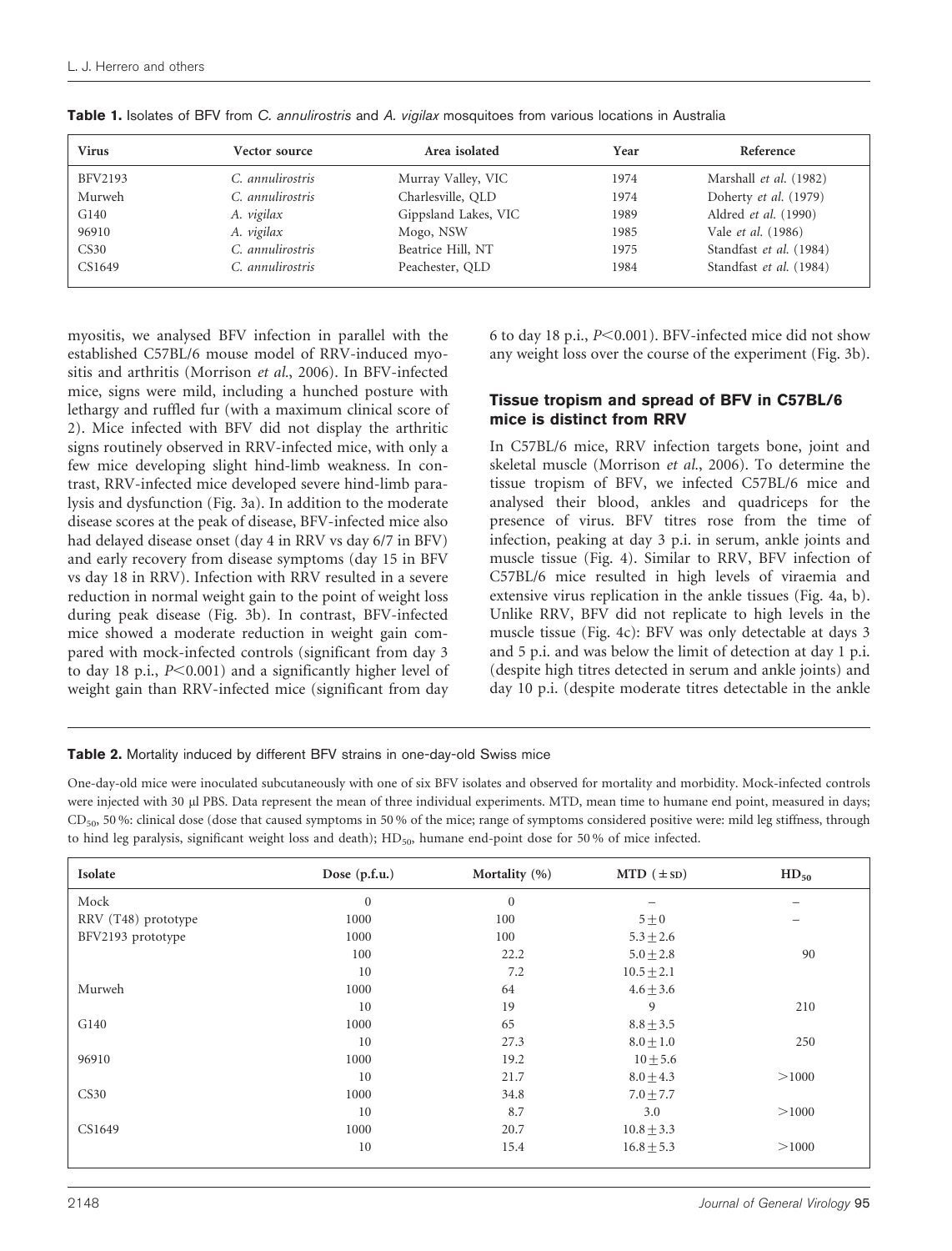

Fig. 1. Mean peak clinical scores of 1-day-old Swiss mice infected with different BFV isolates. One-day-old Swiss mice were infected subcutaneously with 10<sup>3</sup> p.f.u. of the specified isolate or were mock infected with diluent alone. Mice were monitored daily and scored for signs of disease based on the following scale: 1, healthy; 2, slight hind leg stiffness; 3, pronounced hind leg stiffness/paresis; 4, hind leg paresis and leg extension; 5, significant weight loss and hind leg paresis; 6, death after day 5 p.i; 7, death during days 1–5 p.i. Each data point represents the mean of peak disease observed  $\pm$  SEM of mice in groups of 11–36.

joints). This contrasted with RRV infection (Fig. 4c), which replicates well in all tissues, particularly in quadriceps (Morrison *et al.*, 2006, 2007, 2008; Lidbury *et al.*, 2008; Herrero *et al.*, 2011). These results show that BFV produces a systemic infection in C57BL/6 mice and replicates effectively in joint tissues, whilst its replication in muscle tissues is limited. To confirm whether this was a mousespecific phenomenon, cell lines for human muscle (rhabdomyosarcoma) and epithelial (HeLa) cells were infected with BFV and compared with Vero cells *in vitro*. BFV replicated efficiently in Vero cells but showed slower growth in rhabdomyosarcoma (RD) cells, suggesting a reduced tropism for muscle cells (Fig. S1, available in the online Supplementary Material).

#### BFV induces moderate inflammation in C57BL/6 mice

Previously, we showed that peak disease in RRV-infected C57BL/6 mice corresponded with severe inflammation of the quadriceps muscle and ankle joints (Morrison *et al.*, 2006). To determine whether the reduction in disease severity in BFV-infected C57BL/6 mice corresponded to a reduction in inflammation, C57BL/6 mice were infected with  $10^3$  p.f.u. BFV or RRV. Mice were sacrificed on day 10 p.i. (peak disease), and quadriceps muscle and ankle tissues were collected for histological analysis. Histological analysis of quadriceps muscle stained with haematoxylin and eosin showed a reduced level of immune filtrates compared with the extensive myositis observed in RRV-infected mice (Fig. 5a). The ankle joints from BFV-infected mice showed an increase in inflammatory infiltration in the connective tissue surrounding the joints, similar to that observed in RRV-infected mice (Fig. 5b).

#### BFV infection induces pro-inflammatory cytokines

In light of the moderate disease outcome of BFV infection, we sought to characterize the inflammatory profile in the quadriceps and ankle, to correlate it with the tissue pathology and compare it with RRV infection. The transcripts of inflammatory cytokines TNF- $\alpha$ , IFN- $\gamma$ , IL-1 $\beta$  and IL-6, and the chemokines CCL2 (MCP-1), CXCL1 (KC, murine IL-8 homologue) and other pro-inflammatory proteins S100A8, S100A9 and arginase 1 were examined. As shown in Fig. 6(a), whilst BFV infection induced a significant elevation of TNF- $\alpha$ , IFN- $\gamma$ , IL-1 $\beta$  and IL-6 in quadriceps, RRV was much more potent in inducing TNF- $\alpha$ , IL-1- $\beta$  and IL-6. In contrast, there was no significant difference between BFV and RRV infections in the TNF- $\alpha$ , IL-1 $\beta$  and IL-6 transcripts in the ankle. Similarly, arginase 1 was elevated in both RRV- and BFV-infected mice; however, it was only in quadriceps that RRV-infected mice showed a much greater



Fig. 2. BFV prototype titres in the blood, muscle and brain of 1-day-old Swiss outbred mice. One-day-old Swiss mice were infected subcutaneously with 10<sup>1</sup> p.f.u. of the prototype BFV strain. Blood (a), muscle (b) and brain tissues (c) were isolated on the indicated days, homogenized and the amount of infectious virus was determined by plaque assay on Vero cells. Each data point represents the mean  $\pm$  SEM of at least three mice. The limit of detection was standardized at 10<sup>2</sup> p.f.u. ml<sup>-1</sup> for serum and  $10<sup>2</sup>$  p.f.u.  $g<sup>-1</sup>$  for tissue.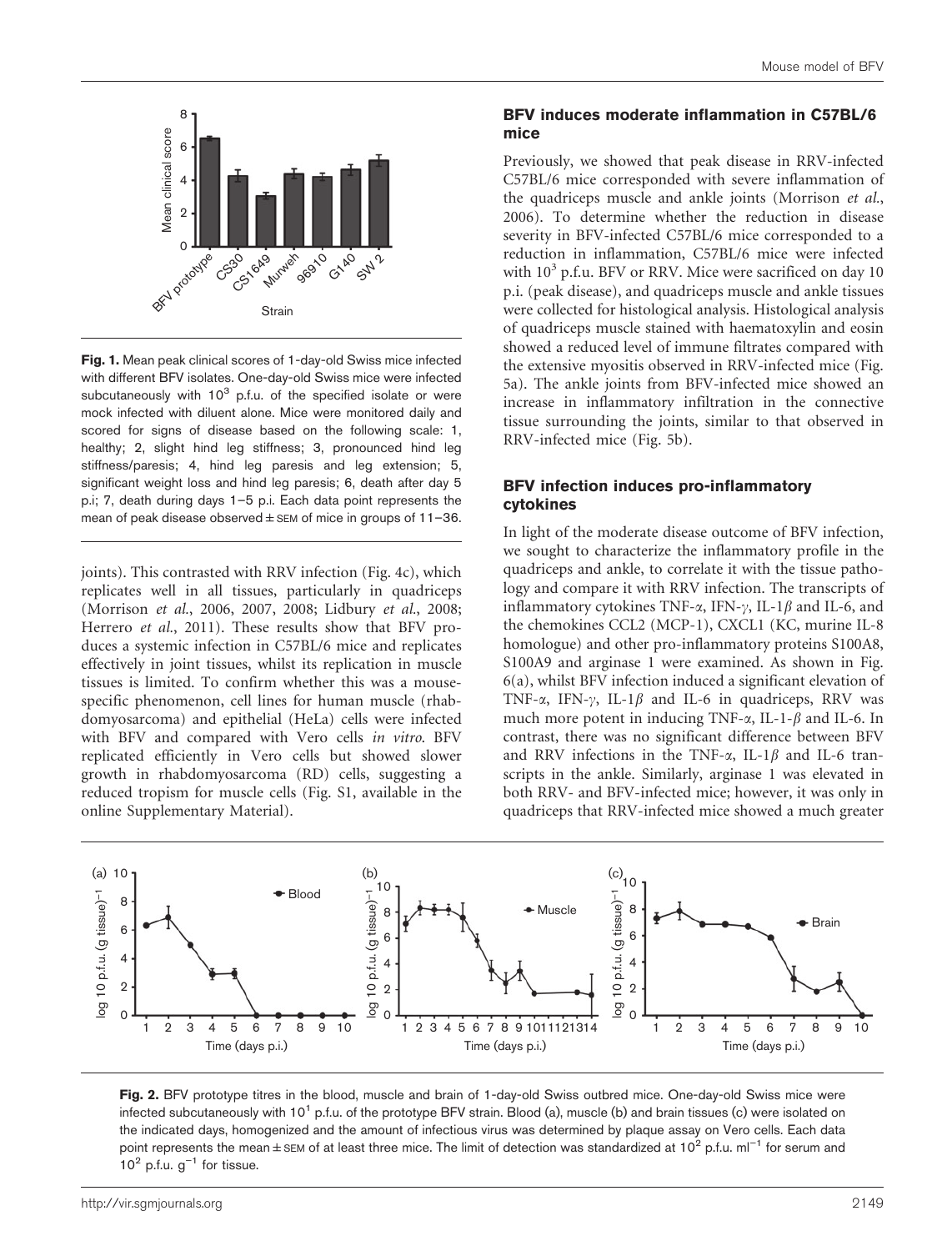

Fig. 3. BFV induces mild disease in C57BL/6 mice. Twenty-oneday-old C57BL/6 mice were infected subcutaneously with 10<sup>3</sup> p.f.u. BFV or 10<sup>3</sup> p.f.u. RRV or were mock infected with diluent alone. (a) Mice were scored for the development of hind-limb dysfunction and disease based on the following scale: 0, no disease signs; 1, ruffled fur; 2, very mild hind limb weakness; 3, mild hind limb weakness; 4, moderate hind limb weakness and dragging of hind limbs; 5, severe hind limb weakness/dragging; 6, complete loss of hind limb function; 7, moribund; and 8, death. Each data point represents the mean $\pm$ SEM of 5-10 mice and is representative of four independent experiments.  $*P<0.05$  using a Mann–Whitney test. (b) Mouse weight was monitored at 24 h intervals. Mock-infected mice were scored zero for the duration of the experiment (data not shown). Each data point represents the mean $\pm$ SEM of 5-10 mice and is representative of three independent experiments.  $*P<0.05$  compared with mock-infected controls using two-way ANOVA with a Bonferroni post-test.

level of arginase 1 than in mice infected with BFV (Fig. 6b). This is in line with the histological analysis (Fig. 5), in which RRV caused a higher level of cell infiltrates and tissue damage in quadriceps but not in ankle. Indeed, S100A8 and S100A9 transcripts in quadriceps were highly upregulated only in RRV-infected mouse suggesting the presence of active inflammation (Fig. 6c). Above all, CCL2 and CXCL1 consistently showed a dramatic increase in both quadriceps and ankle of RRV-infected mice in contrast to BFV-infected mice (Fig. 6d). CCL2 has been shown to play an important role in enhancing RRV disease severity (Rulli *et al.*, 2009). Additionally, in both RRV- and BFV-infected quadriceps and ankles, IFN- $\gamma$  was also highly upregulated.

# **DISCUSSION**

Among the alphaviruses circulating in Australia, BFV is the second most common mosquito-borne virus after RRV. The recent rise in the number of BFV infections is a cause for concern. In 2005–2006, there were 1895 notifications of BFV infections in Queensland, Australia. Clinically, BFV causes rheumatic disease symptoms very similar to RRV (Jacups *et al.*, 2008). Due to the absence of an animal model of BFV infection, our understanding of BFV disease pathogenesis is limited. However, recent advances in studying the pathogenesis of related alphaviruses such as RRV and CHIKV provide a framework for probing BFV pathogenesis. We sought to establish a mouse model for BFV to facilitate our understanding of BFV infectivity, tropism and pathogenesis. Furthermore, we attempted to identify the key pathological and immunological mechanisms of BFV infection, in comparison with the established RRV model, to address whether such mechanisms correlate with the observation in humans.

Our initial studies with Swiss outbred mice indicated that BFV is pathogenic in mice and spreads rapidly to brain and muscle. The virulence varied among isolates when mortality was measured, with the results suggesting a difference in infectivity in relation to dose among different strains. Although CS1649, CS30 and 96910 were much less lethal to mice,  $10^3$  p.f.u. CS30 and 96910 induced disease symptoms that were more severe than CS1649 and were virtually the same as Murweh and G140. This indicates that, whilst disease symptoms and mortality may both be indicators of viral virulence, these two parameters do not necessarily correlate, and it is likely that the IFN response is an additional factor contributing to virus-induced mortality. In this regard, we routinely see RRV induce earlier morbidity and higher rates of mortality at lower infection (p.f.u. per mouse) doses (Lidbury *et al.*, 2011). Similar observations were seen in herpes simplex virus type 1 (HSV-1) infection of mice where IFN induced after injection with a high dose of HSV-1 protects mice, whilst injection with low doses of virus resulted in mortality due to a low-level IFN response at the site of infection (Zawatzky *et al.*, 1982). Based on the virulence study, the BFV2193 prototype was considered to be the most virulent strain as it caused high mortality with a low mean time to death and a low  $HD_{50}$  in newborn Swiss mice.

Based on our experience with RRV, we infected C57BL/6 mice with the BFV2193 prototype to develop an animal model for BFV. Disease signs were mild in BFV-infected C57BL/6 mice and included lethargy, hunched posture and ruffled fur with very mild hind limb dysfunction in only a small number of mice (contrasting with the more severe disease in RRV-infected C57BL/6 mice). The lack of muscle destruction and absence of hind-leg weakness in BFVinfected mice was consistent with the low virus titres recovered from quadriceps muscle, indicative of low levels of replication. This contrasted to RRV-infected mice, which showed severe rheumatic symptoms including hind-limb weakness and dragging accompanied by higher levels of virus replication in quadriceps muscle (Morrison *et al.*, 2006). Similar to RRV, previous studies on the related alphaviruses CHIKV and Mayaro have shown a high level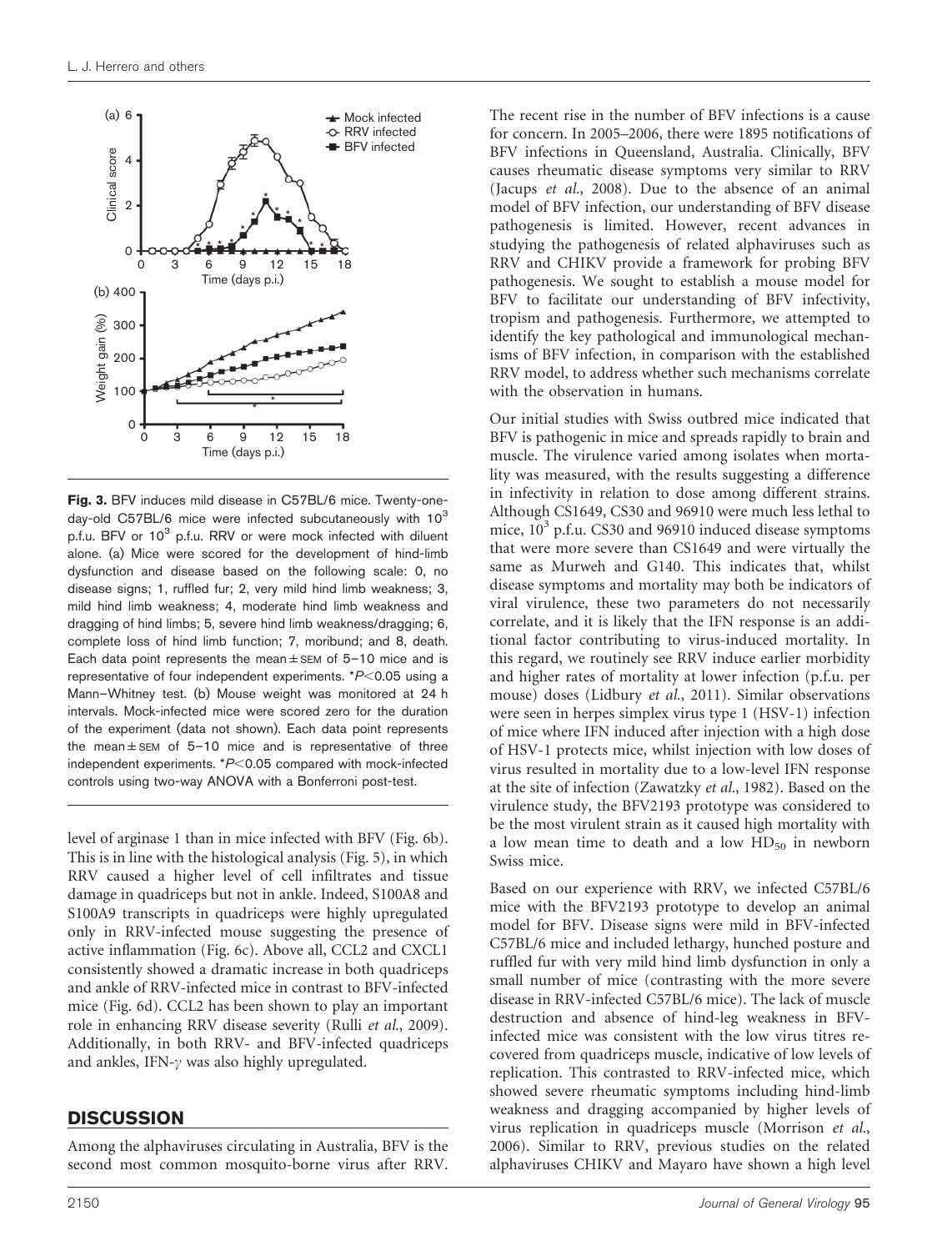

Fig. 4. BFV tissue titres in C57BL/6 mice. Twenty-one-day-old C57BL/6 mice were infected subcutaneously with 10<sup>3</sup> p.f.u. BFV or 10<sup>3</sup> p.f.u. RRV. At days 1, 3, 5 and 10 p.i. the serum (a), ankle (b) and quadriceps (Quad; c) tissues were harvested and homogenized and the amount of infectious virus determined by plaque assay on Vero cells. Each data point represents the mean $\pm$ SEM of five mice. The limit of detection is indicated by the dashed line.

of virus replication in muscle tissues (Gardiner *et al.*, 1990; Ziegler *et al.*, 2008). In particular, a recent study has shown that the CHIKV strain LR2006OPY1 causes greater disease severity in C57BL/6 mice corresponding to high muscle tropism compared with the CHIKV strain 37997, demonstrating the correlation between viral burden in skeletal tissue and disease (Rohatgi *et al.*, 2014). Overall, BFV differs from these viruses in having reduced tropism for muscle tissue. Of relevance to the present study is our preliminary observation that BFV replicated poorly in both human muscle cell lines (Fig. S1) and primary human myoblast compared with RRV (J. Johal and S. Mahalingam, unpublished data). BFV persisted longer in the muscle tissue of newborn Swiss mice than 21-day-old C57BL/6 mice. The lower immune competence of the younger mice is a probable explanation for this, as has been reported for a number of viruses (Reinarz *et al.*, 1971; Ryman *et al.*, 2007).

The kinetics of disease scores were very similar between RRV- and BFV-infected mice in that they required a similar time to reach the peak of the disease, although BFV infection appeared to have a slower disease onset, faster recovery and milder inflammation. Such coordination suggests that both diseases follow a similar course of immune activation and resolution and that RRV is more pathogenic than BFV in the C57BL/6 model. Indeed, at the peak of disease, histological and cytokine transcriptional analyses suggested that the

immunopathogenicity of BFV was weaker than that of RRV. BFV-infected mice showed moderate immune infiltration in the quadriceps at the peak of disease, although their ankles demonstrated comparable infiltration to RRV-infected mice. This observation was consistent with the analysis of inflammatory mediators, which demonstrated particularly heightened TNF-a, IL-6 and arginase 1 in RRV- but not BFV-infected quadriceps. Additionally, RRV was capable of inducing high levels of S100A8 and S100A9 in quadriceps in contrast to BFV. In line with this, the pro-inflammatory role for S100A8 and S100A9 has been implicated in various acute and chronic inflammatory disease models (Gebhardt *et al.*, 2006) and therefore may explain the worsened muscle inflammation in RRV infection. CCL2 was also upregulated in both RRV- and BFV-infected mice, with a significantly higher level in RRV infection. CCL2 is a key regulator of leukocyte recruitment that has been shown previously to contribute to disease severity in the mouse model of RRV (Deshmane *et al.*, 2009; Rulli *et al.*, 2009). RRV-infected ankle tissue did not exhibit a greater level of immune infiltration than BFV, which may be due to the similar ankle joint tropism of the two viruses, with both replicating to high titres in the ankle joint (Fig. 4) and primary bone cells derived from human joints (A. Choo & S. Mahalingam, unpublished data).

In this study, to the best of our knowledge, we have demonstrated for the first time the pathogenicity of BFV in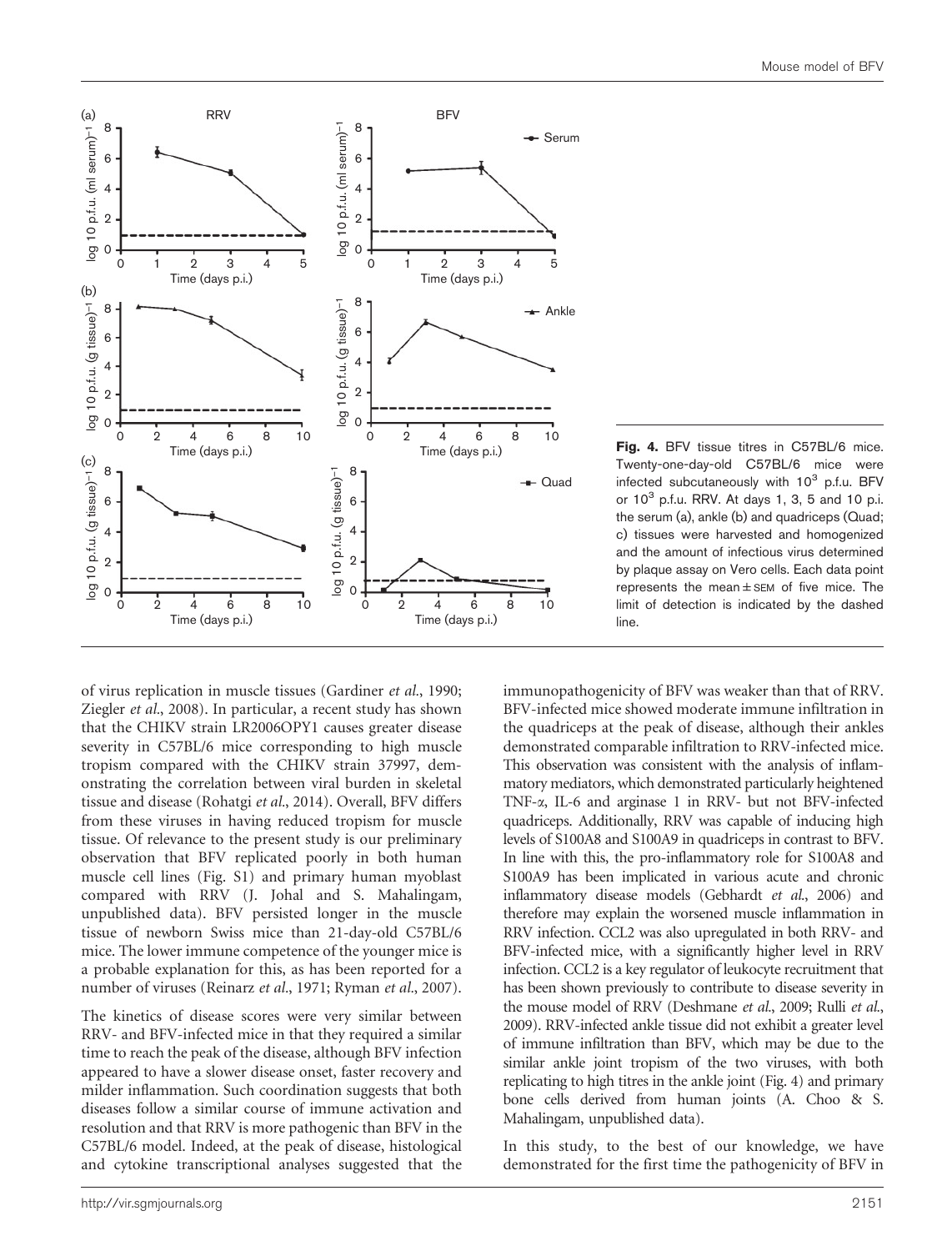

Fig. 5. BFV induces moderate inflammation in C57BL/6 mice. Twenty-one-day-old C57BL/6 mice were infected subcutaneously with 10<sup>3</sup> p.f.u. BFV or 10<sup>3</sup> p.f.u. RRV or were mock infected with diluent alone. At 10 days p.i., mice were sacrificed and perfused with 4 % paraformaldehyde. Quadriceps (a) and ankle tissues (b) were removed and paraffin embedded and  $5 \mu m$  sections were generated. Sections were stained with haematoxylin and eosin. The panels show mock-infected (i), RRV-infected (ii) and BFVinfected (iii) tissues. Images are representative of at least five mice per group. Magnification ×200. B, bone; C, cartilage; P, periosteum; M, muscle.

inbred and outbred mice. In contrast to RRV, BFV infection of adult mice did not induce severe myositis. The disease kinetics and cytokine profiles in C57BL/6 mice indicated that BFV infection is similar to RRV infection but follows a milder course. As many inflammatory mediators such as cytokines and chemokines, as well as effector cells like macrophages, have been shown to play important roles in RRV infection, the inflammatory profile of BFV infection will be thoroughly examined in future studies. This study describes a new mouse model of BFV infection, which shares key pathogenic events with the related arthritogenic alphavirus RRV, but also differs from RRV in several important aspects. The model is likely to contribute to an increased understanding of the pathogenesis of BFV-induced disease and will have a direct impact on human health through the development of improved therapeutics. Translation of this model to the emerging human disease will be an important step in understanding viral arthritis.

# METHODS

Viruses and cells. The BFV isolates used in the study were isolated from *C. annulirostris* and *A. vigilax* mosquitoes from various locations in Australia (Table 1). The passage history of these isolates is the same as described for BF2193 (GenBank accession no. U73745.1) by Lee et al. (1997). Briefly, initial propagation was performed in suckling mouse brain, followed by *in vitro* expansion in Vero (ATCC CCL-81) or BHK (ATCC CCL-10) cells. Working virus stocks for experiments were grown in BHK cells and no working stock exceeded three passages in Vero or BHK cells. The prototype RRV (T48 strain; kindly provided by Richard Kuhn, Purdue University, IN, USA; GenBank accession number GQ433359) was used as a comparison throughout the study. The RRV-T48 strain was originally isolated in Queensland, Australia from *A. vigilax* mosquitoes (Doherty *et al.*, 1979). Viruses were propagated using Vero cells, which were cultured in OptiMEM (Invitrogen) medium containing 3 % heat-inactivated newborn calf serum (HI-NBS; Sigma-Aldrich) and 2 % penicillin/streptomycin/ neomycin. *In vitro* replication studies were performed in Vero, RD (ATCC CCL-136) and HeLa (ATCC CCL-2) cell lines infected at an m.o.i. of 1. Immunofluorescence (IF) was performed by fixing cells in acetone : methanol  $(1:1)$  and staining with a primary mouse anti-BFV E2 mAb (clone 9E8; Tropbio) and a secondary Alexa Fluor 488 conjugated donkey anti-mouse antibody (Molecular Probes). Slides were mounted with SlowFade Gold with DAPI (Molecular Probes) before being viewed with an Olympus BX51 fluorescence microscope. All viral titrations were performed by plaque assay as described previously (Lidbury & Mahalingam, 2000). Partial sequences of the BFV strains used in this study have been published previously (Poidinger *et al.*, 1997). A high degree of sequence identity (98–100 %) was found between the BFV isolates (Poidinger *et al.*, 1997).

Mice. Pregnant Swiss outbred mice were obtained from the John Curtin School of Medical Research, Canberra, Australia. Female inbred 21-day-old C57BL/6 mice were obtained from the Animal Resource Centre, Perth, Australia.

For infection of 1-day-old mice, dilutions in PBS of  $10^3$  to  $10^1$  p.f.u. BFV or 10<sup>3</sup> p.f.u. RRV were made up in a final volume of 30 µl. For infection of 21-day-old C57BL/6 mice,  $10^3$  p.f.u. BFV or  $10^3$  p.f.u. RRV were diluted in PBS in a final volume of 50 µl. Mock-infected mice received diluent alone. All injections were administered subcutaneously in the thorax. For assessment of clinical disease, mice were weighed and scored for clinical signs every 24 h for the duration of the experiment. For infection of 1-day-old Swiss mice, clinical scores were based on the following scale: 1, healthy; 2, slight hind-leg stiffness (mouse can still walk and uses all four legs but is imbalanced); 3, pronounced hind-leg stiffness/paresis (mouse starts dragging hind limbs); 4, hind-leg paresis and leg extension (legs are fully extended behind the mouse and 100 % immobile); 5, significant weight loss (defined as weight being at least three SDs below the mean weight observed in the mock-infected control group) and hind-leg paresis; 6, death after day 5 p.i; and 7, death prior to day 5 p.i. For infection in 21 day old C57BL/6 mice, clinical scores were assessed based on the development of hind-limb dysfunction and disease and were scored as follows: 0, no disease signs; 1, ruffled fur; 2, lethargy and hunched posture; 3, very mild hind-limb weakness; 4, mild to moderate hindlimb weakness; 5, severe hind-limb weakness/dragging; 6, complete loss of hind-limb function; 7, moribund; and 8, death.

To determine the viral titres in tissues, mice were sacrificed by  $CO<sub>2</sub>$ asphyxiation and perfused with PBS. Tissues from brain, spleen, ankle and quadriceps muscle were removed, weighed and homogenized in PBS supplemented with 1 % HI-NBS. Viral titres were determined by plaque assay on Vero cells as described previously (Lidbury & Mahalingam, 2000).

Histology. Mice were sacrificed and perfused with 4% paraformldehyde. Tissues were collected, fixed in 4 % paraformldehyde, ankles decalcified and embedded in paraffin sections. Sections  $(5 \mu M)$  were prepared and stained with haematoxylin and eosin.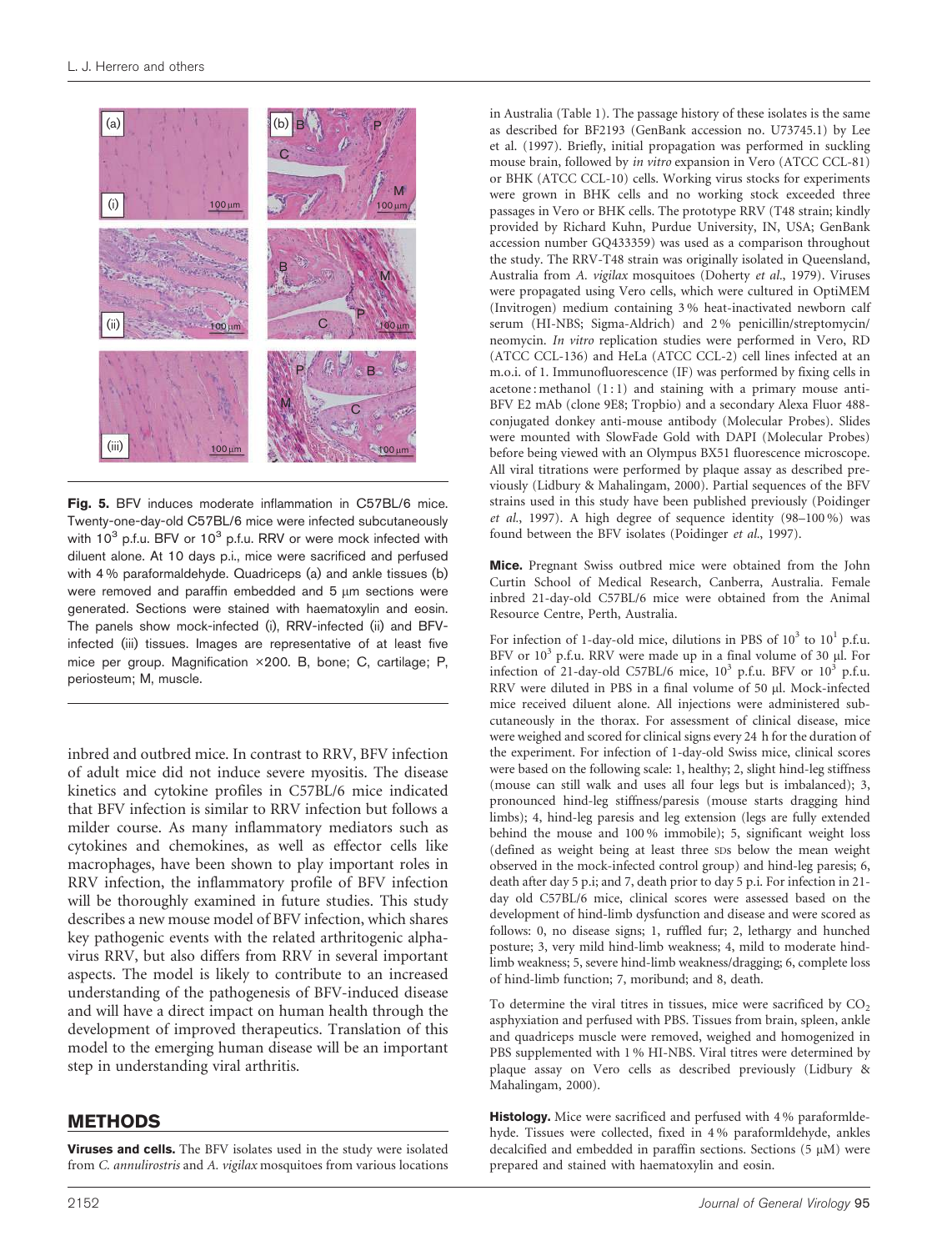



Fig. 6. BFV induces the expression of inflammatory mediators in C57BL/6 mice. Twenty-one-day old C57BL/6 mice were infected subcutaneously with  $10^3$  p.f.u. BFV (filled bars),  $10^3$  p.f.u. RRV (open bars) or mock-infected with diluent alone (shaded bars). Total RNA from quadriceps muscle and ankle joint tissues was isolated at 10 days p.i. and analysed for mRNA expression by quantitative reverse transcriptase-PCR of TNF- $\alpha$ , IFN- $\nu$ , IL-6 and IL-1 $\beta$  (a), arginase 1 (b), S100A8 and S100A9 (c) and CCL2 and CXCL-1 (d). Data were normalized to the housekeeping gene hypoxanthine phosphoribosyltransferase 1 (HPRT1) and expressed as relative expression.  $*P<0.05$  using Student's t-test. Each bar represents the mean  $\pm$  SEM for five mice.

Real-time PCR. Total RNA was isolated with TriReagent (Ambion) according to the manufacturer's instructions. RNA was reverse transcribed with random primers (Promega) and cDNA was generated with mouse murine leukemia virus reverse transcriptase (Invitrogen). SYBR Green real-time PCR was performed using a total of 1 µg template cDNA and commercially available QuantiTec primers for CCL2, CXCL1, TNF- $\alpha$ , IFN- $\gamma$ , IL-1 $\beta$ , IL-6, arginase 1, S100A9 and S100A8 (Qiagen) with FastStart SYBR-Green Master (Roche) on a CFX96 Touch Real-Time PCR System. The real-time PCR data were calculated using the comparative threshold cycle method and the iCycler CFX96 analyser software (Bio-Rad).

Statistical analysis. Real-time PCR data were evaluated statistically by unpaired *t*-tests. Weights were analysed using two-way ANOVA with a Bonferroni post-test. All data were tested for normality using the D'Agostino–Pearson normality test prior to analysis with these parametric tests. Clinical scores were analysed using the non-parametric Mann–Whitney test. Statistics were performed with GraphPad Prism 5.02.

# ACKNOWLEDGEMENTS

We thank Drs Lyn Dalgarno, Ron Weir and Eva Lee (all from the Australian National University) for early support of the BFV study. S. M. is the recipient of an Australian NHMRC Senior Research Fellowship. The authors gratefully acknowledge the critical reading and expert advice provided by Dr Linda Hueston (Westmead Hospital, Sydney, Australia); we also acknowledge Mr Glynn Rees and the Queensland Institute for Medical Research Histochemistry Laboratory for immunohistochemical staining. This project was supported by funding from the Australian National Health and Medical Research Council to S. M. (grant ID 508600).

## REFERENCES

Aldred, J., Campbell, J., Davis, G., Lehmann, N. & Wolstenholme, J. (1990). Barmah Forest virus in the Gippsland Lakes region, Victoria. *Med J Aust* 153, 434.

Australian National Notifiable Diseases Surveillance System (2014). Australian Department of Health National Notifiable Diseases Surveillance System. http://www9.health.gov.au/cda/source/cda-index.cfm

Boughton, C. R., Hawkes, R. A. & Naim, H. M. (1988). Illness caused by a Barmah Forest-like virus in New South Wales. *Med J Aust* 148, 146–147.

Calisher, C. & Karabatsos, N. (1988). *Arbovirus Serogroups: Definition and Geographic Distribution*. Boca Raton, FL: CRC Press.

Deshmane, S. L., Kremlev, S., Amini, S. & Sawaya, B. E. (2009). Monocyte chemoattractant protein-1 (MCP-1): an overview. *J Interferon Cytokine Res* 29, 313–326.